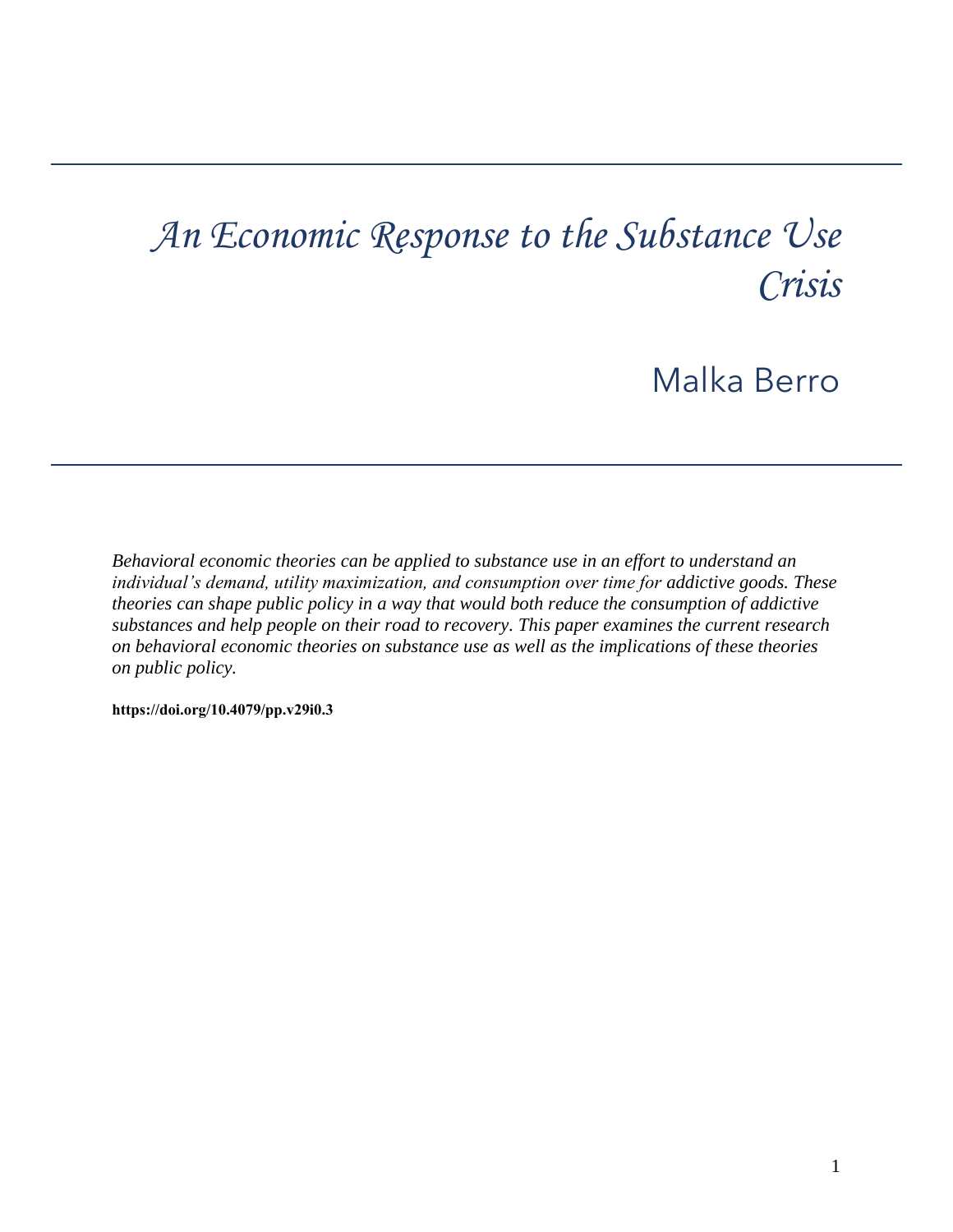and substance use conditions and is currently working as a policy associate with the National Council for Mental Wellbeing. Malka has also worked to advance population health with the graduated summa cum laude from Antioch College with a degree in Psychology and a Spanish language focus. During her free time, Malka can be found chasing after her dog, singing, or hiking **Malka Berro** is a second-year Master of Public Policy student at the Trachtenberg School, focusing on health policy. She is passionate about advocating for those living with mental health National Academy for State Health Policy and interned in the U.S. House of Representatives. She around DC (sometimes all at once).

# ACKNOWLEDGEMENTS

 Professor Kate Yang, Associate Editor Dalton Wells, and Managing Editors Alex Borkholder and contributions and guidance were invaluable throughout this process. Finally, she would like to give The author would like to sincerely thank Professor Anil Nathan for his guidance and support in developing the original paper. She would also like to thank the Policy Perspectives editorial team, Jack Nicholson for the considerable time and effort they put into editing this paper. Their a heartfelt thank you to her family and friends for their unwavering encouragement.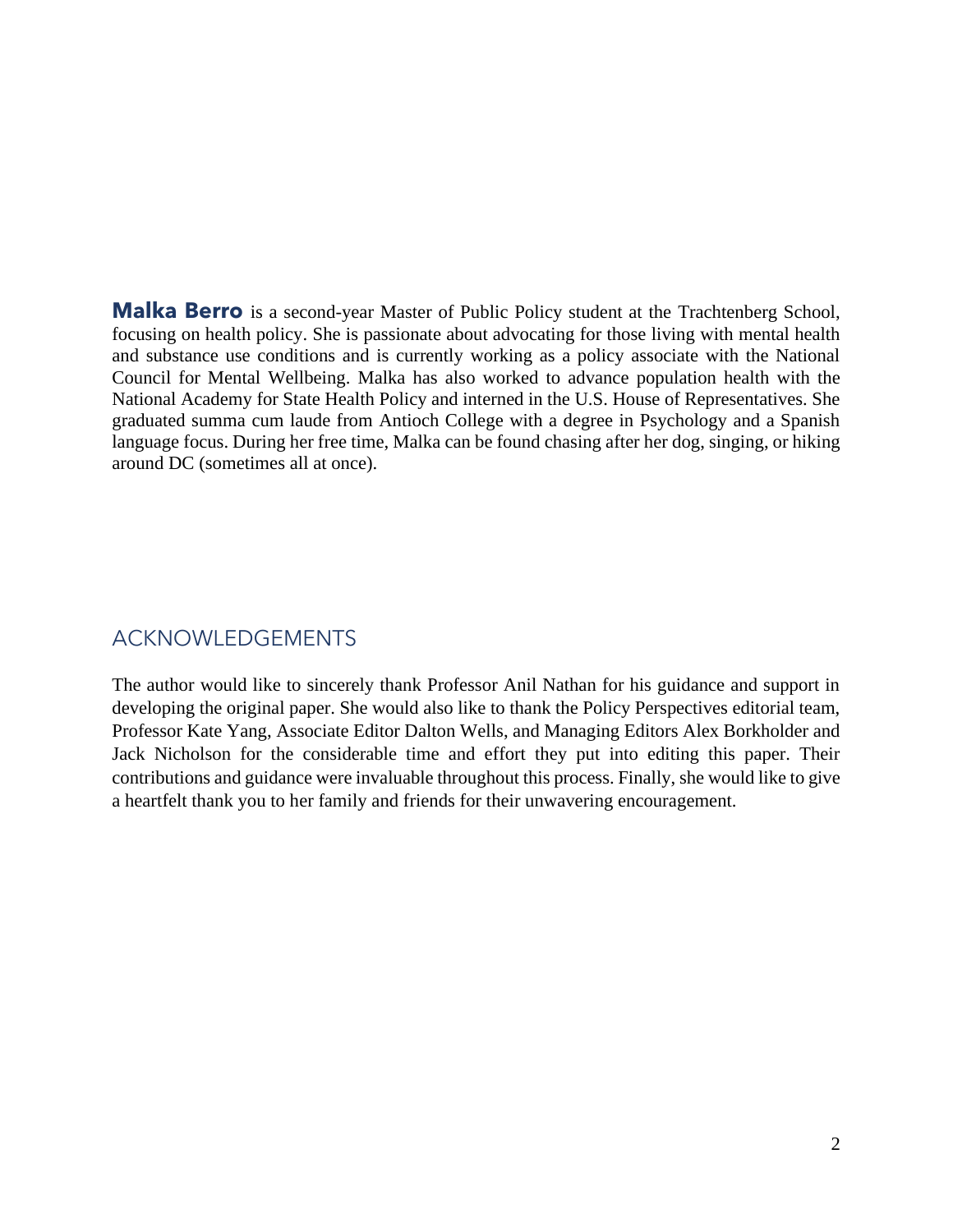# **INTRODUCTION**

 National Survey on Drug Use and Health (NSDUH) 2021, 38). The number of individuals needing economic fallouts of the pandemic, behavioral economic theory suggests that now, more than ever, people are at risk of starting or worsening addictions (Acuff, Tucker, & Murphy 2020, 1). This preferences and consumption behavior, to analyze various policy responses to the substance use Over 41 million individuals aged 12 and older needed addiction treatment in 2020, yet only 6.5 percent received it (Substance Abuse and Mental Health Services Administration (SAMHSA) addiction treatment is steadily increasing, and overdose deaths have tripled over the past 30 years (Addiction Center 2021). The COVID-19 pandemic has only exacerbated these problems (SAMHSA NSDUH 2021, 51); between physical distancing restrictions and stress from the paper utilizes behavioral economics, a branch of economics that uses psychology to understand crisis in the United States (MacKillop 2012, 2191).

 addictive substances. For example, when someone has a substance use disorder, paying to regularly consume that good often accounts for a large amount of money each month (Office of National Drug Control Policy 2014, 32-33). Additionally, substance use disorder can be further smoke tobacco daily are more likely to be in the lower-income bracket and less educated (Van den Studying behavior associated with addictive substances separately from other goods is an important distinction as individuals have been shown to behave differently when consuming complicated by health inequities and social determinants of health – for example, individuals who Brand 2019, 61).

 In this paper, the terms 'substance use' and 'substance use disorder' will be heavily used. For the purposes of this research, substance use refers to the repeated use of addictive substances— such as tobacco, alcohol, opioids, and methamphetamines. Substance use disorder (SUD) describes a condition diagnosed by a healthcare provider in which an individual's substance use leads to impairment in their ability to function. It is critical to focus on the full spectrum of substance use in the United States. While the country continues to face an opioid crisis, other addictive substances, such as alcohol, lead to an even greater number of annual deaths (Ingoglia 2021). Additionally, polysubstance use is rampant and deadly – more than 90 percent of individuals with an opioid use disorder use more than two other substances, and over a quarter of those individuals have been diagnosed with several SUDs (Hassan and Le Foll 2019, 31).

 Through analyzing various behavioral economic theories against possible federal public treatment, as well as a tobacco price floor, are effective, equitable, and politically feasible — and policy, this research finds that increased contingency management and medication-assisted thus form an effective policy strategy to reduce substance use rates.

# BEHAVIORAL ECONOMICS OF SUBSTANCE USE

 substance use crisis. Overall, many theories find that substance use stems from various influences on an individual's demand for the substance, the availability of the good and its alternative reinforcers (behaviors that increase use of the substance), and its impact on someone's total satisfaction over time. According to Acuff et al., someone is at the highest risk of substance use Several behavioral economic theories shed light on how economics can address the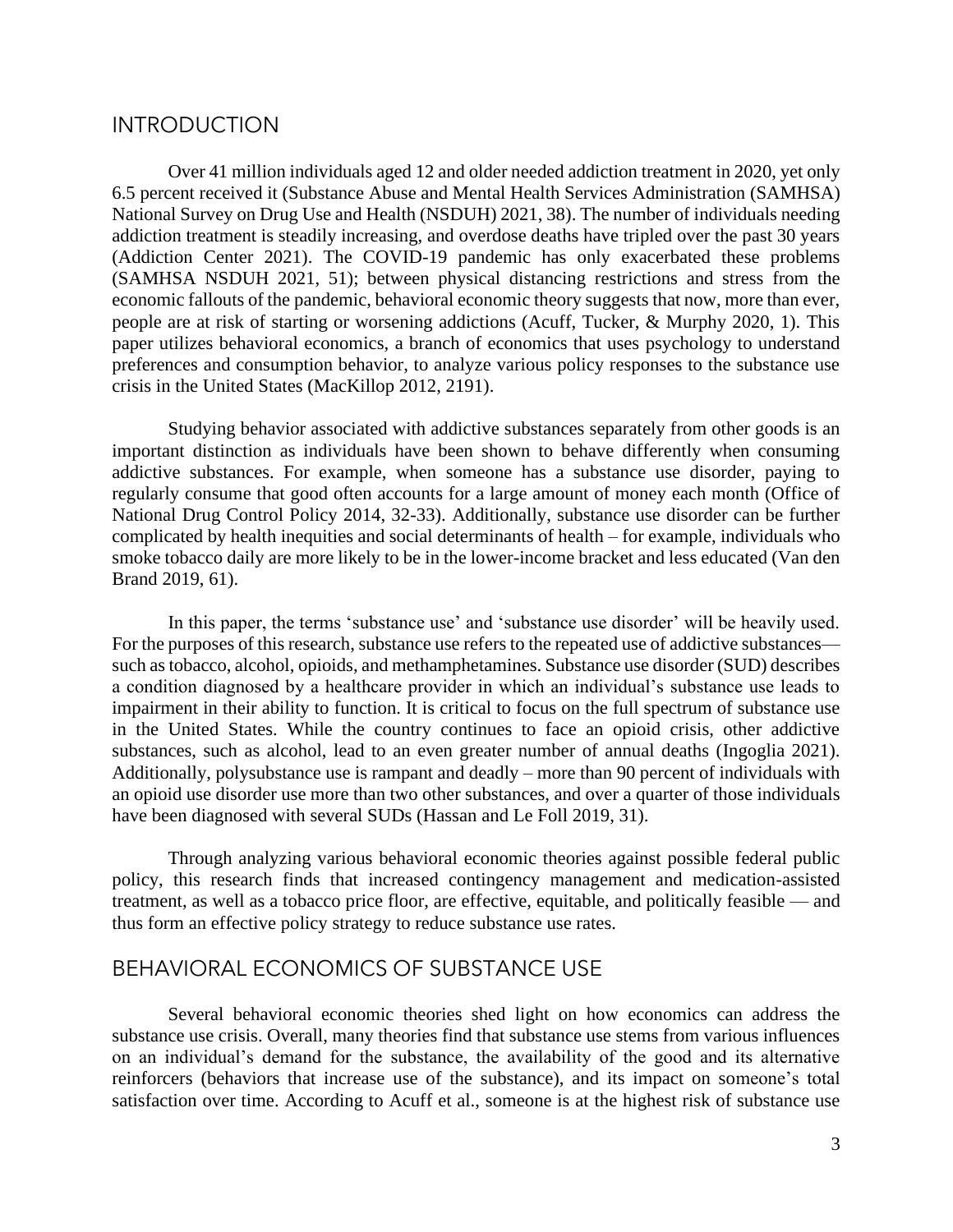when they prefer immediate rewards, when the costs of using are low, and where there is a dearth of substance-free alternatives (Acuff, Tucker, & Murphy 2020, 3).

#### THEORY OF RATIONAL ADDICTION

 individuals are addicted to a good if an increase in their past consumption raises current consumption (Becker and Murphy 1988, 675). Further, Becker states that individuals behave 'rationally,' meaning that they have stable preferences, consistently maximizing their utility over economists since its introduction, with many papers indicating that the underlying assumptions do detailed, forward-looking plans and people would not want to use addictive goods if they knew they were vulnerable to the harms caused by those goods (Rogeberg 2004, 274). However, Becker has informed nearly every subsequent theory in this paper. Researchers have also numerous attempted to empirically study the Theory of Rational Addiction, yet most studies were either The Theory of Rational Addiction, first defined by Becker and Murphy in 1988, posits that time (Becker and Murphy 1988, 675). This theory has been somewhat contradicted by various not hold up (Rogeberg 2004, 263). Two examples of these assumptions included: individuals make and Murphy's theory was one of the first instances of economics studying addictive behavior and inconclusive or could not corroborate the theory (Skog and Melberg 2006, 1444).

 utility someone receives from one more unit of that good. This theory also stresses the importance of the future because current consumption is partially motivated by the effect consuming that good will have on the future (Becker and Murphy 1998, 682). For example, the Theory of Rational and benefits to using heroin. If a future where an individual still uses is better than one without, they will choose to continue using heroin. As their tolerance grows over time, an individual would meet that higher demand with increased use (Rogeberg 2004, 271). The thought behind this is that will make the individual happier and eliminate the worry for withdrawal. Heavy users, according consumption, causing their future consumption to be unstable and prone to binges (Becker and Becker and Murphy theorized that "anxiety and tension," as well as "divorce, unemployment, death of a loved one, and other stressful events" could lead to addiction (Becker and Murphy 1988, 690). In this case, an increase in stress temporarily lowers an individual's utility (or satisfaction) while simultaneously raising an addictive good's marginal utility — the additional Addiction assumes that an individual will rationally consider both the delayed and immediate risks using heroin today may cause withdrawal tomorrow, but an increased amount of heroin tomorrow to Becker and Murphy, experience an especially strong effect of their past consumption on current Murphy 1988, 693).

 Recovery, according to the Theory of Rational Addiction, is only possible through quitting "cold turkey." If external events lower an individual's demand for the addictive good, they exchange a short-term loss in utility — i.e., they quit using — for the longer-term gain of sobriety (Becker and Murphy 1988, 692). The authors argue that part of the reason that many individuals often relapse is that, while short-term, it is a sizable loss in utility to stop consuming addictive substances (Becker and Murphy 1988, 692). Someone with a SUD would likely consider the cost- benefit analysis and determine that they prefer the utility from consuming their preferred good another, more effective way to quit using substances (Becker and Murphy 1988, 693). However, over any possible costs. A rational individual may attempt another way to alter their tastes to find in practice, quitting completely — especially without medical supervision—cannot only be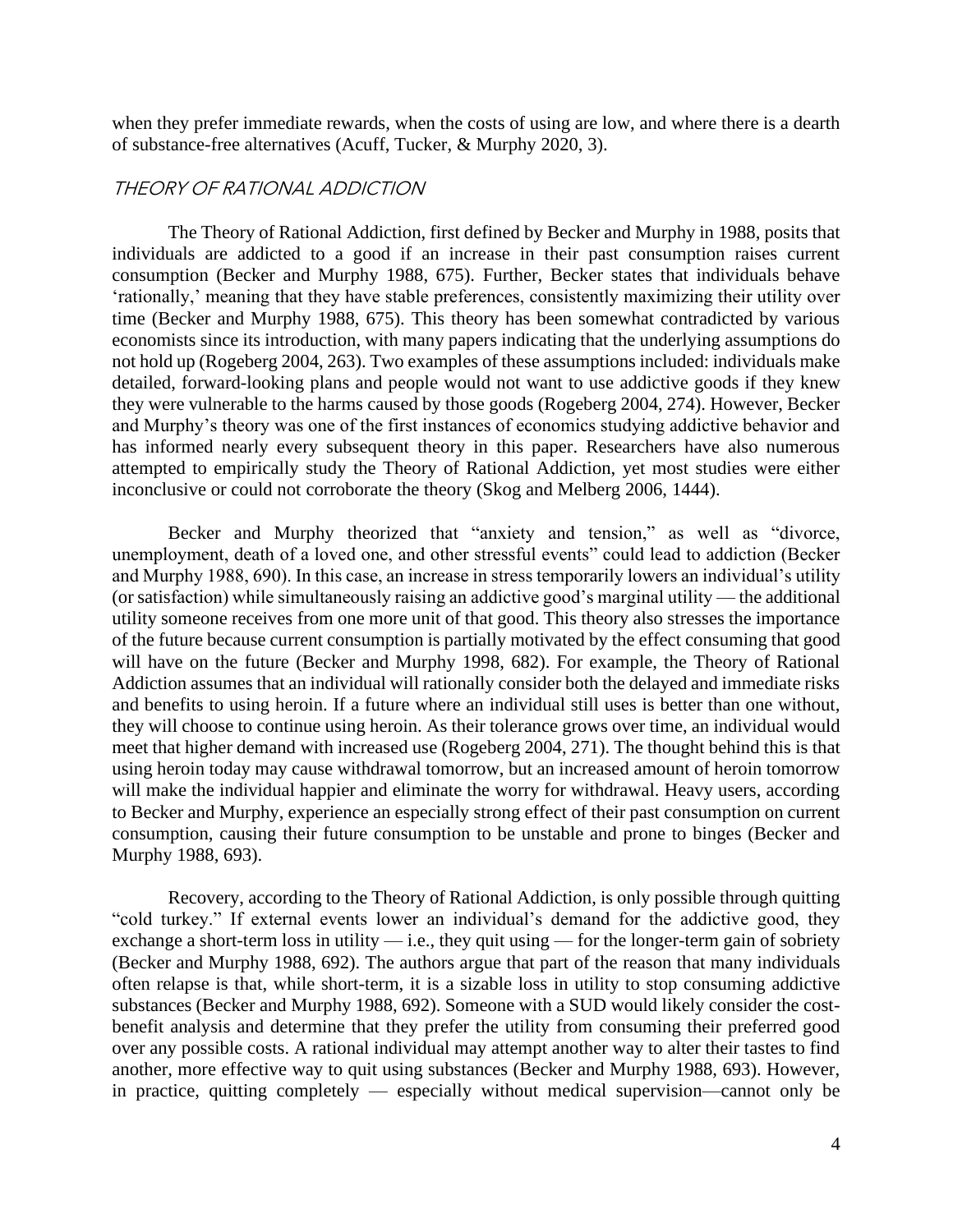incredibly difficult and less sustainable, but depending on the substance, it could also be dangerous (Hartney 2021).

#### LAW OF DEMAND

 Other significant behavioral economic theories focused on substance use analyze the effects of addiction on an individual's demand. Caulkins and Nicosia theorized that substance use obeys the 'Law of Demand' as other non-addictive substances do (Caulkins and Nicosia 2010, 1156). As price rises, people will consume less of the good. Initial assumptions about individuals who live with SUD might indicate that they are not price-sensitive — and that their addiction overrides the need to consume less as price rises. However, this has not been shown to be the case. Even heavy users decrease their consumption with an increase in prices, although price elasticity has been shown to change depending on the individual and substance (Caulkins and Nicosia 2010, 1157). A possible explanation for this price sensitivity is that the addictive good is often a large portion of a heavy user's budget, and someone may not have the option to be price insensitive (Caulkins and Nicosia 2010, 1156).

#### **DISCOUNTING**

 Another key behavioral economic theory analyzing substance use is discounting — decision-making and impulsivity wherein individuals prefer a more immediate, smaller reward delayed discounting, including uncertainty or stress. Several behavioral economists have listed delayed discounting as a risk factor for substance use (Murphy and Dennhardt 2015, 28). When considering using an addictive substance, Vuchinich suggests that individuals may value their local specifically delayed, hyperbolic, and probability discounting. Delayed discounting is a concept of over a larger reward later (Acuff, Tucker, & Murphy 2020, 1). Various events can lead to increased utility (short-term decisions) over their global utility (values over the long term), leading to a pattern of use (Vuchinich 1995). Individuals discount their health outcomes more frequently in "hot" states — such as being in withdrawal or feeling particularly stressed — which could be another explanation for relapse during withdrawal (Loewenstein 2005, S50).

 Temporal discounting changes when an action's rewards are more near or distant in the future. An example of this is hyperbolic discounting, an intention-incongruent action where people change their preferences over time. If a reward will happen soon, that is preferred over a reward — and they are invited to a party or offered the opportunity to use drugs — this may result in them reversing that preference for sobriety to more highly value consuming that drug. This theory, in or long-term costs and/or benefits that someone may not consider, may lead to increased social well. One study found that individuals currently using opioids had a higher discounting rate for that will happen in the far future (Bickel et al 2014, 647; Story et al 2014, 1). For example, an individual may, at first, have the intention and desire to become sober, but as the week progresses contrast with the Theory on Rational Addiction, may have different implications for government intervention. If individuals are acting rationally, government intervention to reduce internalities, welfare (Caulkins and Nicosia 2010, 1157). Temporal discounting has been studied empirically as both money and heroin than individuals who were abstinent from heroin (Petry 2003, 138).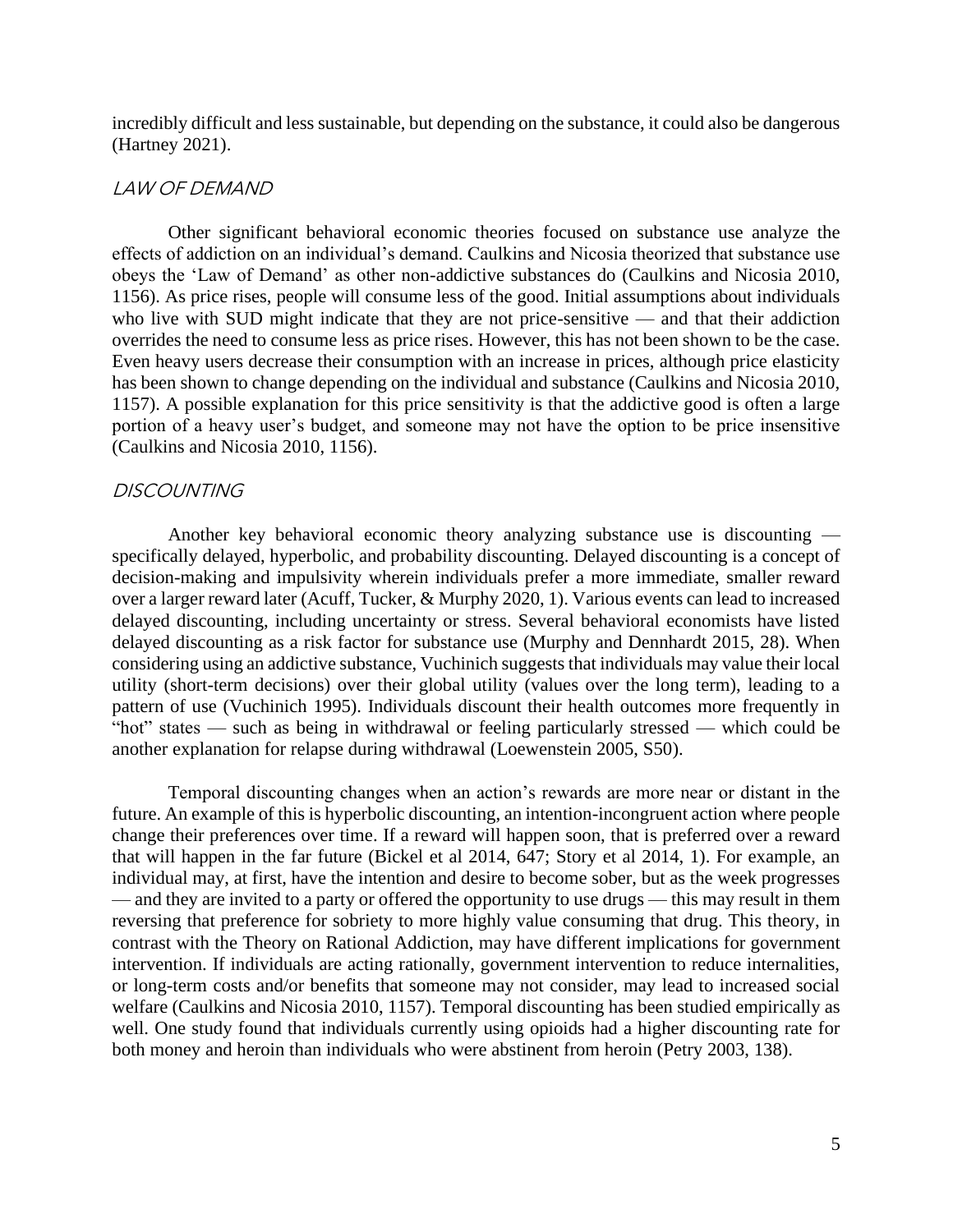uncertain future rewards, such as better health or a strengthened relationship with family, might be undervalued when compared to the certain reward that comes with substance use (Bickel et al Theories on discounting also address probability discounting, where an individual's uncertainty leads them to devalue future rewards (Bickel et al 2014, 649). There have been mixed findings on probability discounting as it relates to substance use, but the theory indicates that 2014, 649).

#### REINFORCEMENT PATHOLOGY

 related activities — such as exercise, time spent with friends, or work — can be considered have been shown to lead someone to either increase or decrease their use (Murphy and Dennhardt 2016, 24). Rewards from non-substance use activities are often more delayed than rewards from substance use, so there is a temporal factor to consider as well. Substance use can also lead to a self-perpetuating pattern, as other activities can often be at direct odds with being able to regularly increased substance use, their frequency of use will subsequently increase as well (Rachlin 1997, Temporal discounting can subsequently influence several other behavioral economic forces that may lead to addiction, including alternative reinforcers. Other, non-substance usealternatives to substance use. The relative availability and price of those activities, in comparison, consume addictive substances. When the availability of alternative behaviors decreases with 464). These patterns can also be reversed—regularly engaging in alternative reinforcing activities offers less opportunity for substance use (Acuff, Tucker, & Murphy 2020, 4).

 to readily available substances, such as alcohol and tobacco. Studies have found that withdrawal explain why substance use increased significantly during the COVID-19 pandemic; the social distancing restrictions decreased individuals' opportunity costs of substance use (such as needing to wake up early and commute to work) and created barriers to alternative reinforcers and Alternative reinforcing activities become especially important when considering addiction from certain substances has led to increased demand for substitutable drugs, and occasionally those will be easier to access (Wade-Galuska et al 2011, 1). This aspect of the theory may also partially substance use care (Acuff, Tucker, & Murphy 2020, 3).

#### ENVIRONMENTAL CUES

 Peter Landry recently presented a theory of relapse wherein consumption of an unwanted but ultimately increase the long-run frequency of use (Landry 2019, 785). Environmental cues, significantly. Being near someone else smoking has been found to increase an individual's propensity to smoke — a rate tripled if one is an occasional smoker versus a daily smoker good (i.e., consuming alcohol when you have intentions to quit) would remove short-run urges, such as a beer advertisement or walking past someone smoking, can trigger these urges (Shiffman et al 2014, 6).

### IMPLICATIONS FOR PUBLIC POLICY

Each of the preceding behavioral economic theories lend insights into best practices for addiction prevention, treatment, and harm reduction public policy. For the purposes of this paper,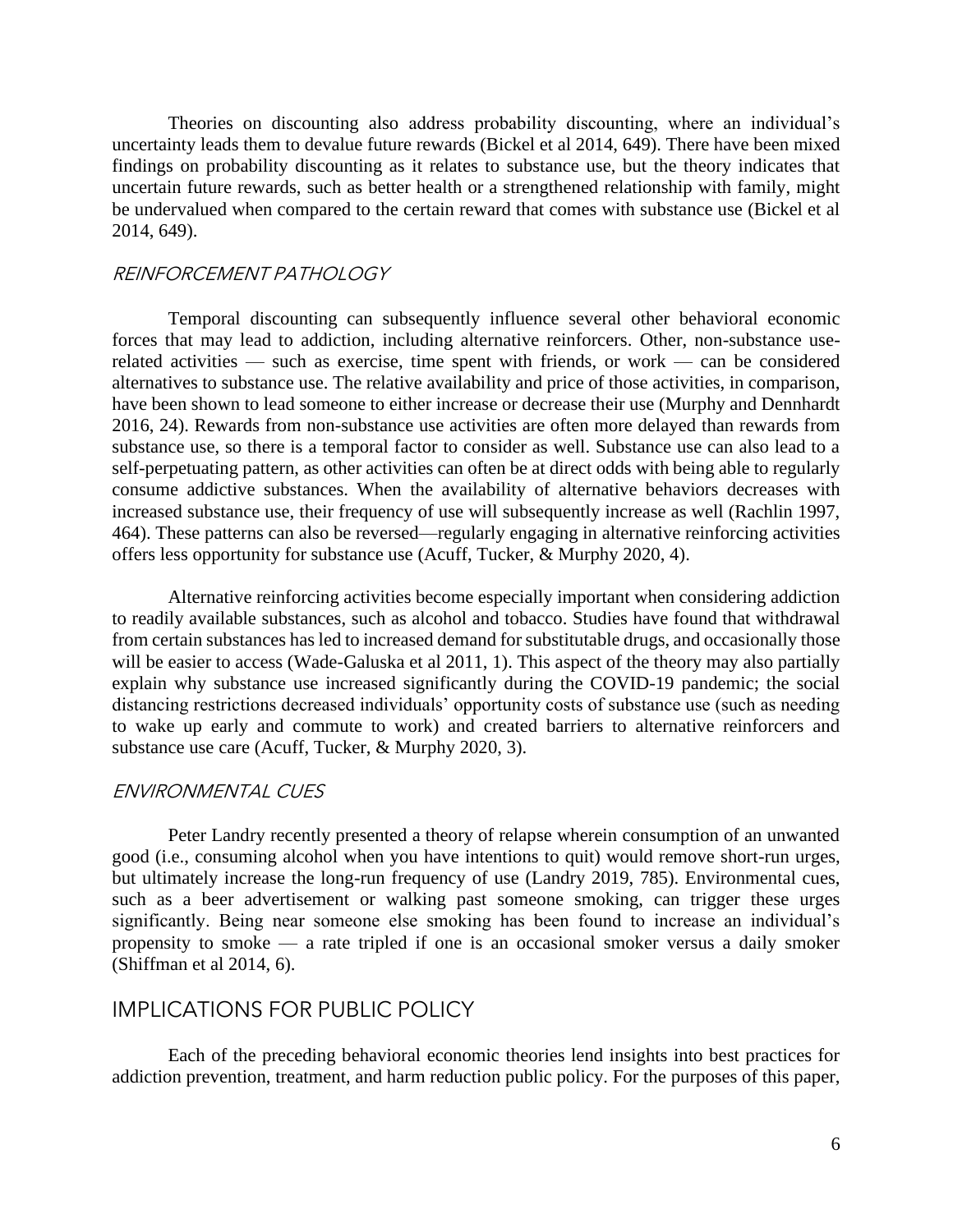only federal policy options will be considered, but there are implications for policymaking at all levels of government.

#### FEDERAL BAN ON ADDICITIVE GOODS

 One of the most drastic policies to address addiction would be to ban certain legal addictive use in certain settings, such as on public lands. Studies have shown that light substance and non- substance users may benefit the most from these types of bans (Landry 2019, 788). Indoor smoking restrictions led to decreased use for light smokers and a higher utility for non-smokers, but heavy users found other locations to smoke and had a decreased utility (Brooks and Mucci 2001, 302). monetary cost of smoking for light users was increased to the point that it outweighed the benefits substances, such as alcohol or tobacco. This ban can range from the banning of sales to restricting This behavior can be partially explained by the Theory of Rational Addiction in that the nonfrom smoking — leading to a change in behavior (Becker and Murphy 1988, 687).

 on the sale or use of a good would likely face strong pushback from that industry or lead to illicit use of the substance, reducing the policy's feasibility. There are also alternative behavior consequences for this policy. Many people use addictive substances to self-medicate, sometimes for negative emotions, for weight loss, or pain management to name a few. Some substances, such as tobacco, also serve as substitutes for other, more damaging substances. Removing a good Prohibition, which increased supply costs and often decreased the quality and safety of the product (Miron and Zwiebel 1991, 6-7). A decision of this magnitude would be a severely paternalistic However, when considering efficiency, a policy that does not change the behaviors of the heaviest users would need to be paired with another policy to support them. Additionally, any ban completely from the market might lead to individuals seeking out more dangerous alternatives or engaging in other self-destructive behavior in the absence of that product. Individuals might also turn to the black market, creating a new problem, as exemplified during the United States' decision from the federal government.

#### CONTINGENCY MANAGEMENT

 in nature but can be anything from social events to bus passes. These rewards create opportunity costs to substance use and regularly reinforce abstinence (Acuff, Tucker, & Murphy 2020, 5). otherwise increase the probability of substance use. By creating immediate positive rewards for not using addictive substances, individuals are more likely to choose that behavior (at least in the An alternative policy to support addiction treatment is contingency management, which is an evidence-based therapy where small, immediate rewards are used to promote abstinence (Caulkins and Nicosia 2010, 1157-1558). Contingency management rewards are usually monetary Contingency management addresses temporal discounting and impulsiveness, which would short-run), as using comes with immediate monetary costs (Gneezy, Meier, & Rey-Biel 2011, 204). Many contingency management programs also increase the opportunity cost of substance use over time by gradually increasing the monetary reward with each additional day or week of abstinence (Bickel et al 2014, 658).

However, despite having significant evidentiary claims and reports of cost-effectiveness in certain settings, contingency management programs have both equity and feasibility concerns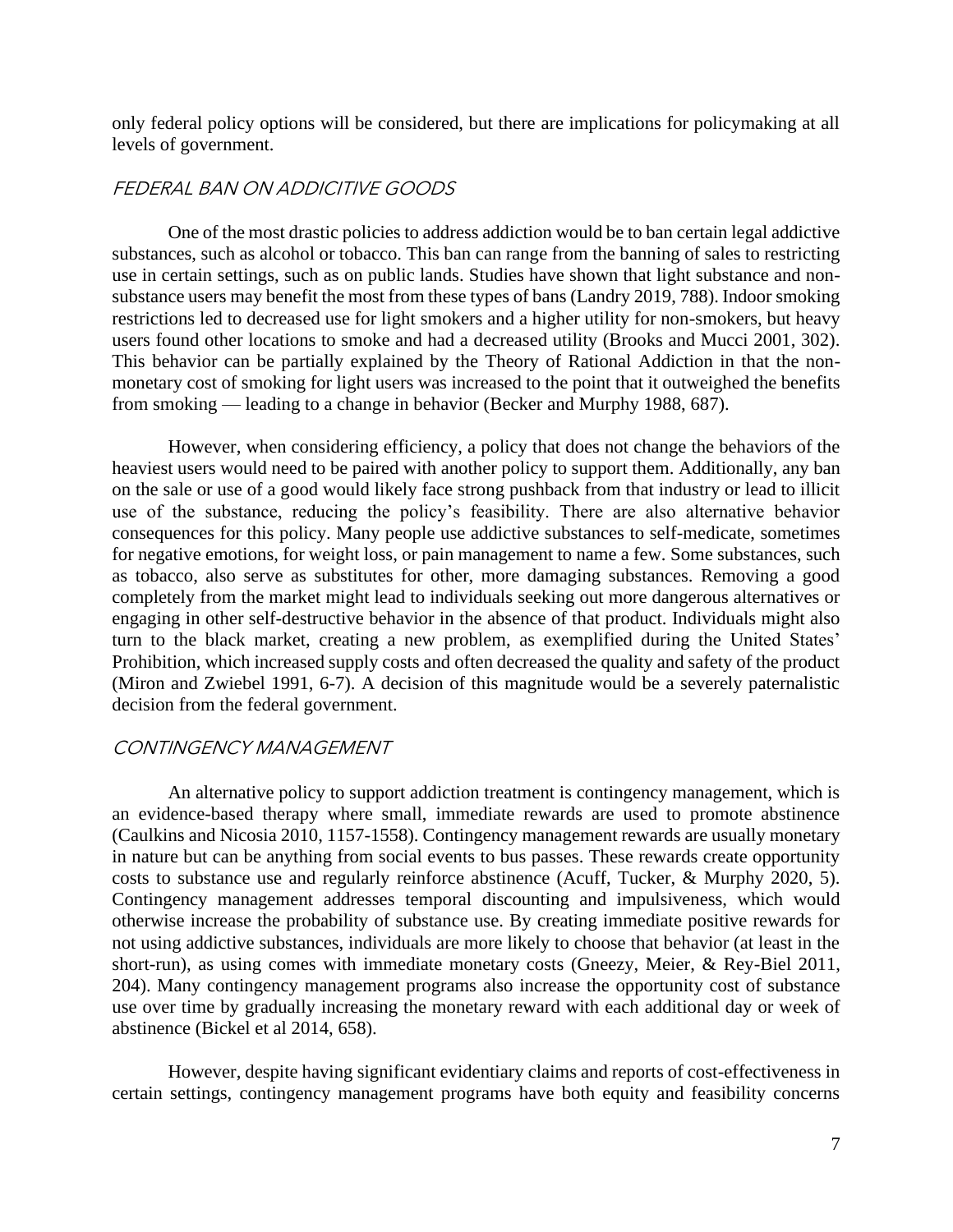effective for those in a lower socioeconomic status, given that monetary rewards or job opportunities would not mean as much to a financially stable individual. Additionally, this policy contingency management programs to provide a paid employment opportunity, rather than a direct monetary reward (DeFulio and Silverman 2011, 964). While contingency management programs paternalism, in that an individual is being nudged toward a decision by an outside force (Acuff, (Petry 2010, 1508). There are concerns that contingency management programs may only be has faced criticism from politicians and researchers that it is "unethical to pay people for what they should be doing anyway" (Petry 2010, 1507). One way to address this concern is to require aim to support an individual's autonomy, some argue that this policy encompasses asymmetric Tucker, & Murphy 2020, 8; Caulkins and Nicosia 2010, 1157-1158). However, the decision is ultimately with the patient deciding whether to remain abstinent.

#### BANNING ALCOHOL ADS

 Several behavioral economic theories of substance use address cue-elicited cravings, where an individual experiences a cue — such as a television advertisement or walking past a bar — which can be a complement for the addictive good, increasing its marginal utility and consumption advertising. By decreasing the cue-arrival rate, overall welfare can increase, and theoretically, consumption will decrease (Landry 2019, 795). Light users are estimated to benefit most from this policy — heavy users would not likely need cues to drink, as their regular consumption would be but it is unclear in practice whether those cravings lead to increased consumption or a relapse (MacKillop et al 2010, 1599). One study found that alcohol cues led to increased consumption of alcohol, increased intensity of demand, and a willingness to purchase alcohol at a higher price (MacKillop et al 2010, 1600). A way to combat this phenomenon is to bar alcohol companies from a close pattern of behavior (Landry 2019, 796-797). However, the empirical evidence behind this theory is somewhat mixed. Individuals dependent on substances do report experiencing cravings, point (MacKillop et al 2010, 1602).

 As was seen with contingency management, this policy calls into question the paternalistic freedom of choice, it does not take away their autonomy to choose to drink, nor is it restricting nature of the federal government. While individuals may believe this policy constraints their their ability to do so (Acuff, Tucker, & Murphy 2020, 8). Another possible concern is political feasibility — removing the opportunity to advertise would likely face strong resistance from alcohol companies.

#### INCREASED ACCESS TO SUBSTITUTE MEDICATIONS

 administered alternative to smoking, such as a nicotine patch, can reduce the reinforcing value of medications are often covered by insurance, making them a lower-cost substitute for substance use for people with health insurance. A study out of the United Kingdom showed that mentioning a Medication-assisted treatment (MAT) is a comprehensive, evidence-based policy solution to the addiction crisis. Physicians who provide MAT utilize medications, such as buprenorphine and methadone, in combination with therapy to treat SUD (SAMHSA MAT 2021). This treatment utilizes the behavioral economic theory of providing alternative reinforcers. Providing a safely tobacco while achieving the short-term need for nicotine (Goelz 2014, 70). Additionally, these lower-cost medication to smokers was positively associated with using smoking cessation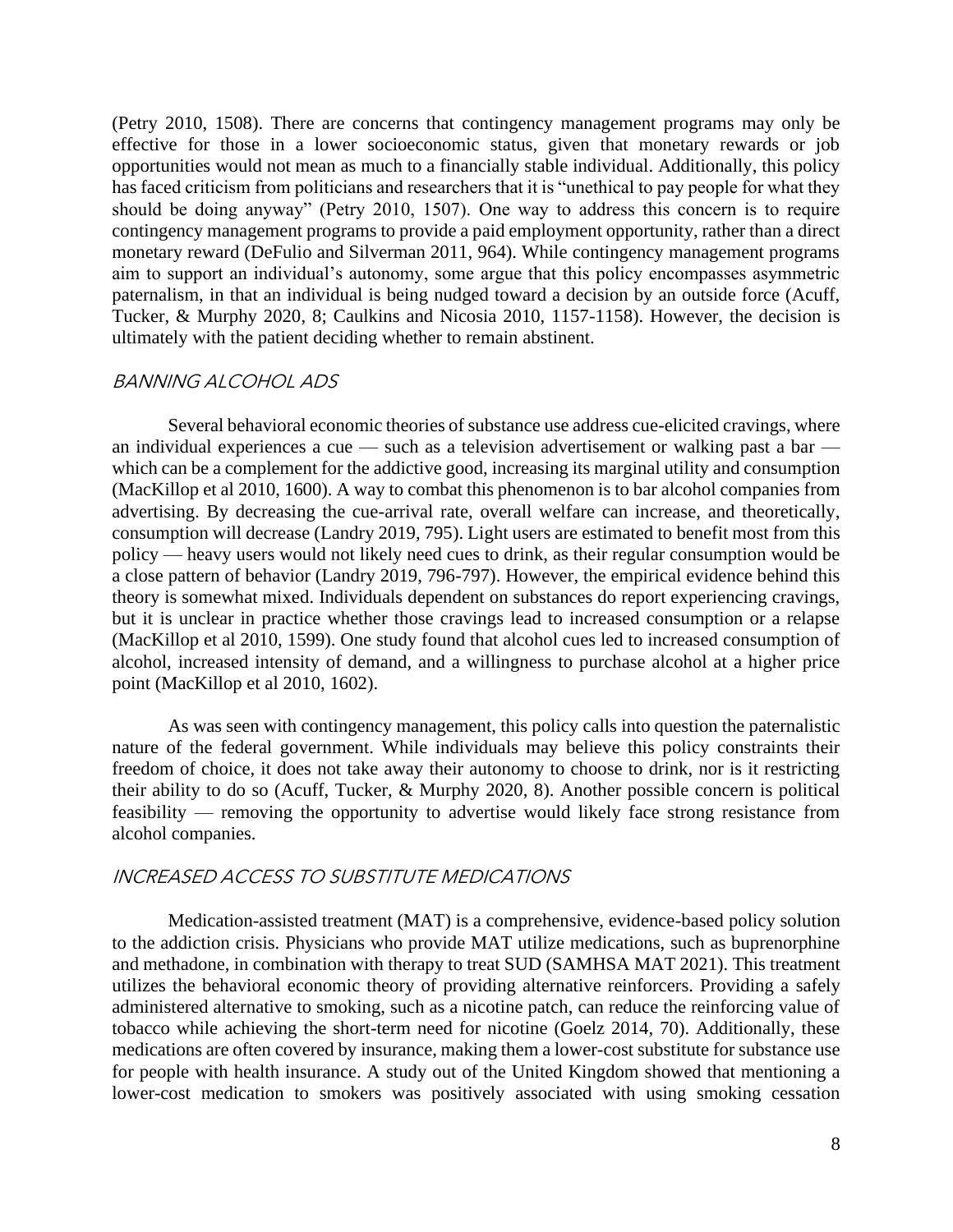nationwide would likely have a significantly positive effect for individuals across various medication (Van den Brand et al 2019, 61). A policy that led to increased access to MAT socioeconomic statuses, as well as those with varying frequencies of use.

 type only addresses SUD treatment, not prevention, and a comprehensive solution to the substance use crisis would need to address both issues. Additionally, any individual without regular access to healthcare, transportation, or health insurance would have difficulty maintaining the treatment This type of therapy already has fairly strong support in federal policy — numerous bills currently support increased access to MAT, such as the Mainstreaming Addiction Treatment Act (S. 445/H.R. 1384) (United States, 117th Congress, 2021). A possible concern is that this policy course needed for sustained success.

#### TOBACCO PRICE FLOOR

 A final alternative policy to consider in addressing the substance use crisis is instituting a national tobacco price floor. This policy would create minimum prices for tobacco products. For example, a pack of cigarettes would likely be between \$8-13, depending on further research (Boettiger and White 2021, 1). A tobacco price floor would utilize several behavioral economic theories, as well as a foundational element to economics, the importance of price on demand. An substance use (Bickel et al 2014, 645). This policy would be cost-effective in that an increase in increase in cost would likely result in decreased consumption as it would outweigh the benefit of the price of substances has been negatively correlated with hospital admissions and treatment needs (Caulkins and Nicosia 2010, 1156).

 Another study found that increasing tobacco prices per pack by \$3.64 led up to a 9 percent the federal poverty line (Boettiger 2021, 4). Additionally, a tobacco price floor is expected to lead to further decreased consumption than a tobacco tax policy. Golden et al. found a 2 percent difference in consumption between price floor laws and tax laws when comparing similar increases decrease in consumption, with the greatest reduction being for Black youth and those living below in price (Golden et al 2016, 62).

 This policy, however, encompasses some equity concerns. A tobacco price floor would may be already above the price floor (Golden et al 2016, 64). As such, this policy may primarily impact individuals who smoke those cheaper brands — and likely be in a lower income bracket — and only serve to further strain those individuals' finances (Golden 2016, 64). Additionally, it could create an issue of paternalistic decision-making from the government only on those who individuals may not have access to insurance or other resources that would support a healthy cessation transition. This concern can be mitigated by pairing this policy with another that (Golden 2016, 64). Interestingly, a study by MacKillop et al. found that, when individuals of different income brackets bought the same pack of cigarettes, there was no difference in price likely have a disproportionate effect on the cheaper brands of tobacco, and some premium brands cannot afford the higher-priced products. A further complicating factor is that lower-income increased access to free tobacco cessation services for low-income or uninsured individuals sensitivity between the two groups (MacKillop et al 2014, 505).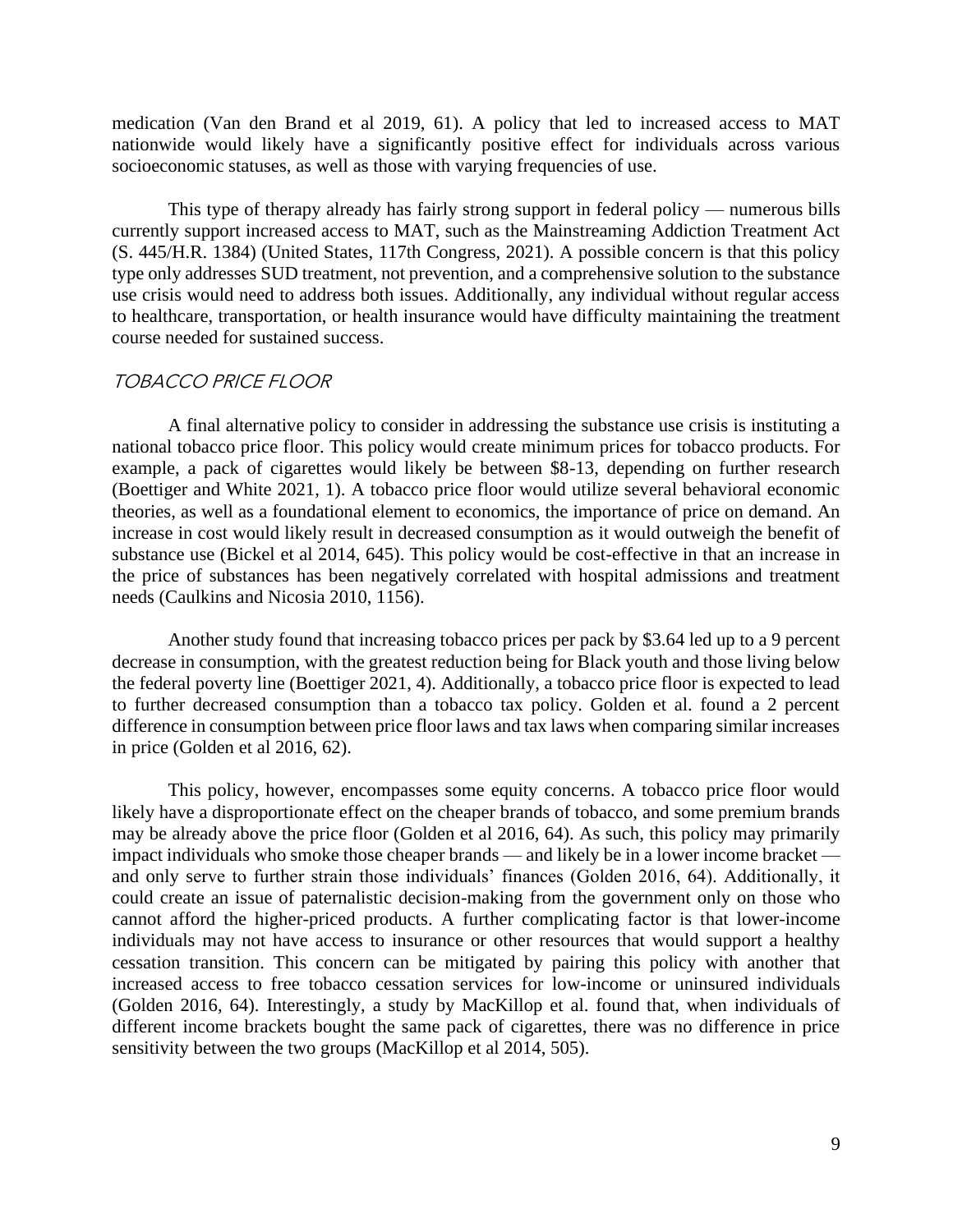In terms of feasibility, this policy is likely to face less backlash from the tobacco industry making the price floor a whole number could be key to the efficacy of this policy. MacKillop et al. found that price increases that were 'left-digit effects,' meaning the increase moved to the nearest whole number, led to a decrease in consumption by five times the initial amount than a policy such as a tax. Revenue from the tobacco price floor, in this case, would remain with the producer — although this could lead to companies reinvesting that profit into marketing and other methods of increasing consumption (Boettiger 2021, 5; Golden 2016, 64). Interestingly, (MacKillop et al 2012, 2194).

## **CONCLUSION**

 economic theory and practice, behavioral economics provides a strong foundation for examining medication-assisted treatment, and a tobacco price floor present the strongest possible positive impacts on individuals living with substance use by providing reinforcing alternative While more research is needed to empirically understand much of the connection between the decision-making that precedes and follows addictive behavior. Contingency management, combinations of efficacy, equity, and political feasibility—though other policies that support mental health, education, economic stability, and strengthened communities would all likely have behaviors.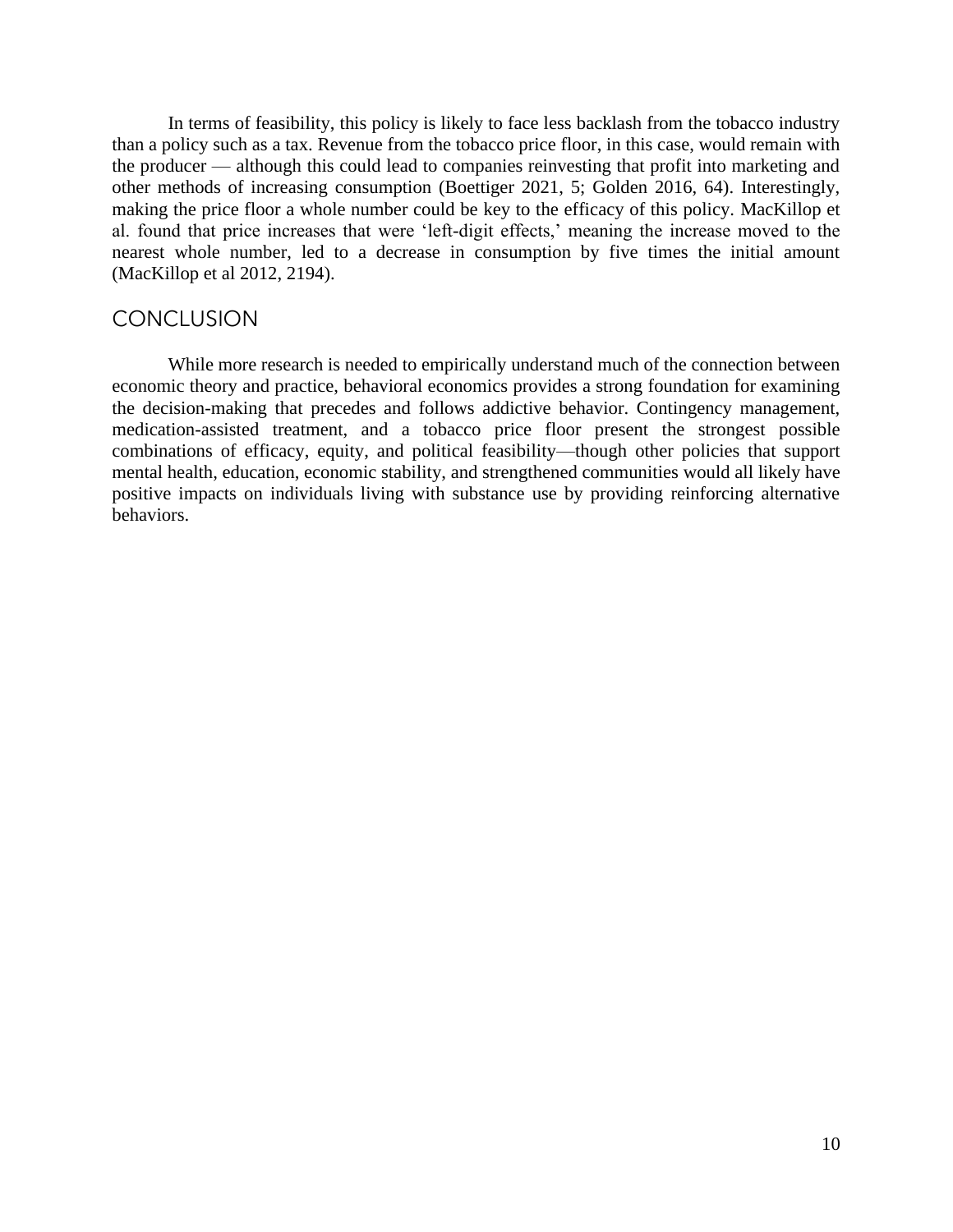# REFERENCES

- Acuff, S. F., J.A. Tucker, and J.G. Murphy. 2021. Behavioral economics of substance use: Understanding and reducing harmful use during the COVID-19 pandemic. *Experimental and Clinical Psychopharmacology* 29 (6), 739-749. [http://doi.org/10.1037/pha0000431.](http://doi.org/10.1037/pha0000431)
- Addiction Center. 2021. "Addiction Statistics." [www.addictioncenter.com/addiction/addiction](http://www.addictioncenter.com/addiction/addiction-statistics/)[statistics/.](http://www.addictioncenter.com/addiction/addiction-statistics/)
- American Addiction Centers. 2020. "Quitting Heroin Cold Turkey: Withdrawal Symptoms, Risks, and Detox." [https://americanaddictioncenters.org/heroin-treatment/cold-turkey.](https://americanaddictioncenters.org/heroin-treatment/cold-turkey)
- Aspen Ridge. 2021. "How Much Does It Cost to Maintain an Addiction?: Price of Drug Abuse." [https://www.aspenridgerecoverycenters.com/cost-to-maintain-an-addiction/.](https://www.aspenridgerecoverycenters.com/cost-to-maintain-an-addiction/)
- Becker, Gary S., and Kevin M. Murphy. 1988. "A Theory of Rational Addiction." *Journal of Political Economy* 96 (4): 675–700. [https://doi.org/10.1086/261558.](https://doi.org/10.1086/261558)
- Bickel, Warren et al. 2014. "The Behavioral Economics of Substance Use Disorders: Reinforcement Pathologies and Their Repair." *Annual Review of Clinical Psychology* 10 (1): 641–677. [https://doi.org/10.1146/annurev-clinpsy-032813-153724.](https://doi.org/10.1146/annurev-clinpsy-032813-153724)
- Boes, Stefan, Joachim Marti, and Johanna Catherine Maclean. 2015. "The Impact of Smoking Bans on Smoking and Consumer Behavior: Quasi-Experimental Evidence from Switzerland." *Health Economics* 24 (11): 1502–1516. [https://doi.org/10.1002/hec.3108.](https://doi.org/10.1002/hec.3108)
- Boettiger, David, and Justin White. 2021. "Effects of a Minimum Floor Price Law on Cigarette Use in Oakland, California: A Static Microsimulation Model." *Preventive Medicine* 145: 106444. [https://doi.org/10.1016/j.ypmed.2021.106444.](https://doi.org/10.1016/j.ypmed.2021.106444)
- Caulkins, Jonathan and Nancy Nicosia. 2010. "What Economics Can Contribute to the Addiction Sciences." *Addiction* 105 (7): 1156–1163. [https://doi.org/10.1111/j.1360-](https://doi.org/10.1111/j.1360-0443.2010.02915.x) [0443.2010.02915.x.](https://doi.org/10.1111/j.1360-0443.2010.02915.x)
- DeFulio, Anthony, and Kenneth Silverman. 2011. "Employment-Based Abstinence Reinforcement as a Maintenance Intervention for the Treatment of Cocaine Dependence: Post-Intervention Outcomes." *Addiction* 106 (5): 960–967. [https://doi.org/10.1111/j.1360-0443.2011.03364.x.](https://doi.org/10.1111/j.1360-0443.2011.03364.x)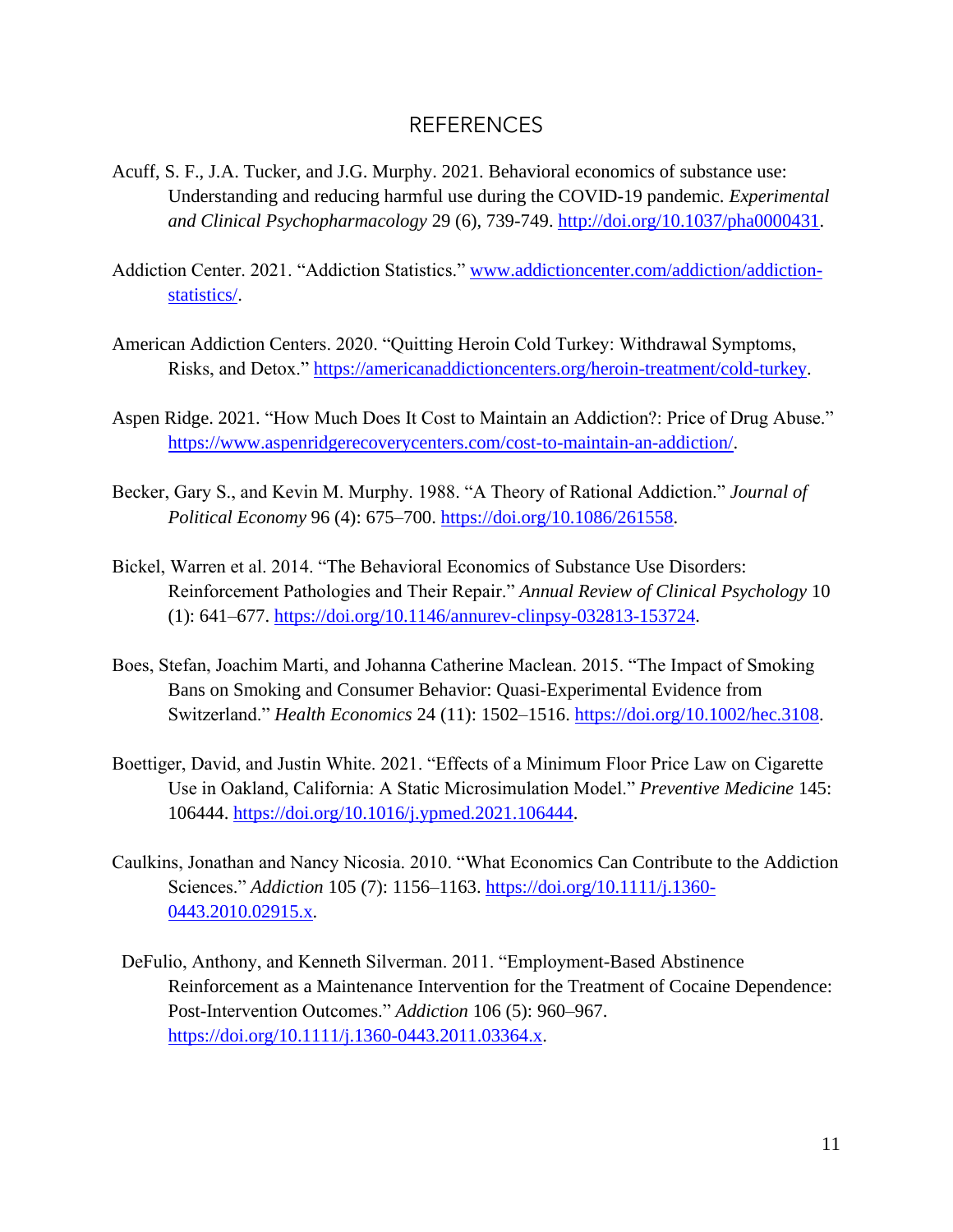- Gneezy, Uri, Stephan Meier, and Pedro Rey-Biel. 2011. "When and Why Incentives (Don't) Work to Modify Behavior." *The Journal of Economic Perspectives* 25 (4): 191–210. [https://doi.org/10.1257/jep.25.4.191.](https://doi.org/10.1257/jep.25.4.191)
- Goelz, Patricia et al. 2014. "The Association Between Changes in Alternative Reinforcers and Short-Term Smoking Cessation." *Drug and Alcohol Dependence* 138 (1): 67–74. [http://doi.org/10.1016/j.drugalcdep.2014.02.007.](http://doi.org/10.1016/j.drugalcdep.2014.02.007)
- Golden, Shelley et al. 2016. "Comparing Projected Impacts of Cigarette Floor Price and Excise Tax Policies on Socioeconomic Disparities in Smoking." *Tobacco Control* 25 (1): i60– i66. [http://doi.org/10.1136/tobaccocontrol-2016-053230.](http://doi.org/10.1136/tobaccocontrol-2016-053230)
- Hartney, Elizabeth. 2021. "What Are the Risks of Quitting Substance Use Cold Turkey?" *Verywell Mind*. [https://www.verywellmind.com/what-are-the-risks-of-quitting-cold](https://www.verywellmind.com/what-are-the-risks-of-quitting-cold-turkey-21813)[turkey-21813.](https://www.verywellmind.com/what-are-the-risks-of-quitting-cold-turkey-21813)
- Hassan, Ahmed N, and Bernard Le Foll. 2019. "Polydrug Use Disorders in Individuals with Opioid Use Disorder." *Drug and Alcohol Dependence* 198: 28–33. [https://doi.org/10.1016/j.drugalcdep.2019.01.031.](https://doi.org/10.1016/j.drugalcdep.2019.01.031)

Ingoglia, Chuck. 2021. "A Sobering Reality: Alcohol Kills More Americans Each Year than Drug Overdoses Do." *USA Today*. [https://www.usatoday.com/story/opinion/2021/09/24/stop-glamorizing](https://www.usatoday.com/story/opinion/2021/09/24/stop-glamorizing-alcoholism/5819630001/)[alcoholism/5819630001/.](https://www.usatoday.com/story/opinion/2021/09/24/stop-glamorizing-alcoholism/5819630001/)

- Landry, Peter. 2019. "Bad Habits and the Endogenous Timing of Urges." *The Review of Economic Studies* 86 (2): 785–806. [https://doi.org/10.1093/restud/rdx079.](https://doi.org/10.1093/restud/rdx079)
- Loewenstein, George. 2005. "Hot-Cold Empathy Gaps and Medical Decision Making." *Health Psychology* 24 (4S): S49-S56. [https://doi.org/10.1037/0278-6133.24.4.S49.](https://doi.org/10.1037/0278-6133.24.4.S49)
- MacKillop, James et al. 2010. "Behavioral Economic Analysis of Cue‐Elicited Craving for Alcohol." *Addiction* 105 (9): 1599–1607. [https://doi.org/10.1111/j.1360-](https://doi.org/10.1111/j.1360-0443.2010.03004.x) [0443.2010.03004.x.](https://doi.org/10.1111/j.1360-0443.2010.03004.x)
- MacKillop, James et al. 2012. "High‐Resolution Behavioral Economic Analysis of Cigarette Demand to Inform Tax Policy." *Addiction* 107 (12): 2191–2200. [https://doi.org/10.1111/j.1360-0443.2012.03991.x.](https://doi.org/10.1111/j.1360-0443.2012.03991.x)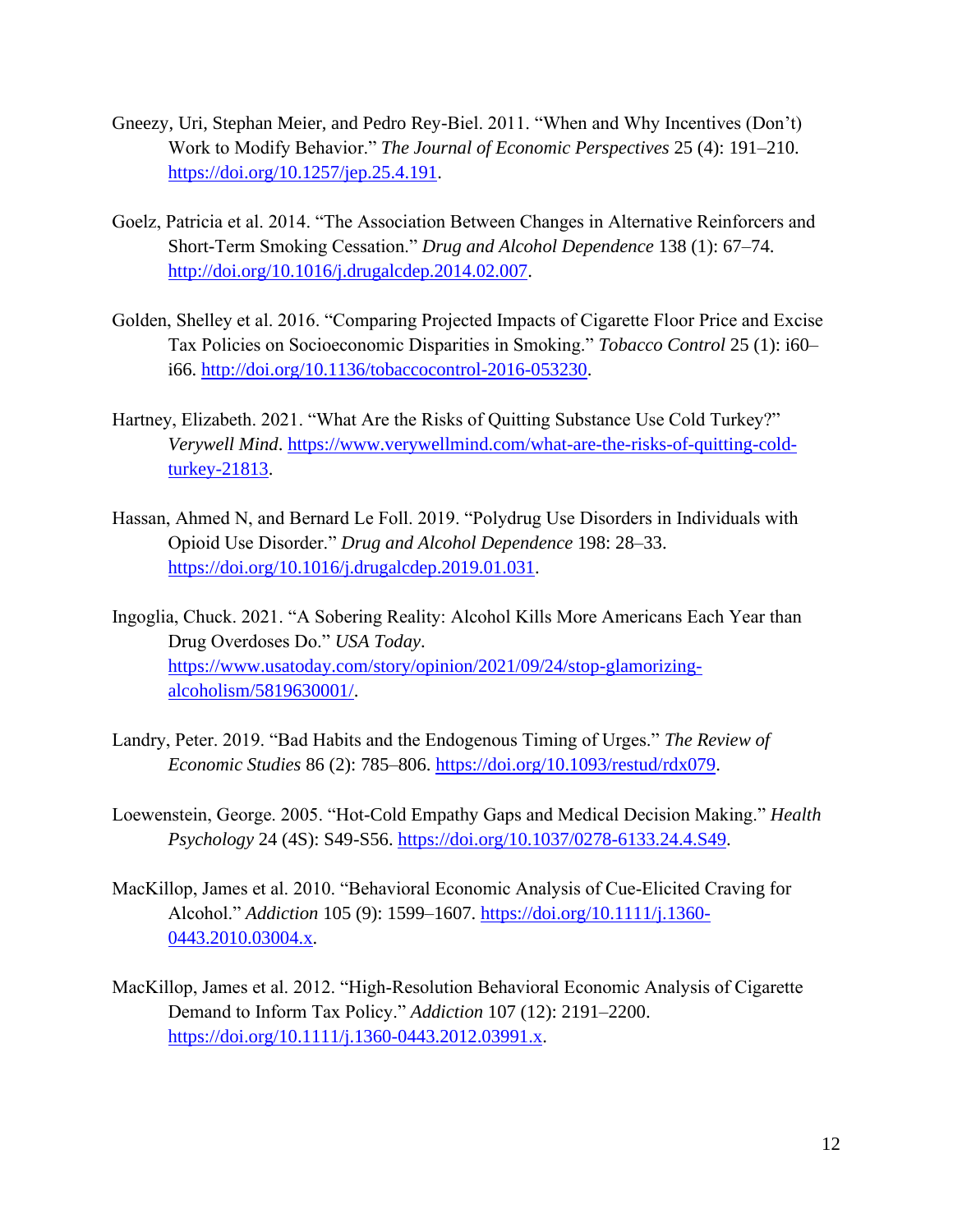- MacKillop, James et al. 2014. "Left-Digit Price Effects on Smoking Cessation Motivation." *Tobacco Control* 23 (6): 501–506. [https://doi.org/10.1136/tobaccocontrol-2012-050943.](https://doi.org/10.1136/tobaccocontrol-2012-050943)
- Miloš Krstić. 2014. "Rational Choice Theory and Addiction Behavior." *Tržište* 26 (2): 163–177. https://www.researchgate.net/publication/271486306\_Rational\_chioce\_theory\_and\_additi [on\\_behavior.](https://www.researchgate.net/publication/271486306_Rational_chioce_theory_and_addition_behavior)
- Miron, Jeffrey and Zwiebel, Jeffrey. 1994. "Alcohol Consumption During Prohibition." *NBER Working Papers Series*. [https://www.nber.org/system/files/working\\_papers/w7130/w7130.pdf.](https://www.nber.org/system/files/working_papers/w7130/w7130.pdf)
- Murphy, James, and Ashley Dennhardt. 2015. "The Behavioral Economics of Young Adult Substance Abuse." *Preventive Medicine* 92: 24–30. [http://doi.org/10.1016/j.ypmed.2016.04.022.](http://doi.org/10.1016/j.ypmed.2016.04.022)
- Office of National Drug Control Policy. 2014. "What America's Users Spend on Illegal Drugs: 2000-2010." [https://obamawhitehouse.archives.gov/sites/default/files/ondcp/policy-and](https://obamawhitehouse.archives.gov/sites/default/files/ondcp/policy-and-research/wausid_results_report.pdf)[research/wausid\\_results\\_report.pdf.](https://obamawhitehouse.archives.gov/sites/default/files/ondcp/policy-and-research/wausid_results_report.pdf)
- Petry, Nancy. 2003. "Discounting of Money, Health, and Freedom in Substance Abusers and Controls." *Drug and Alcohol Dependence* 71, (2003): 133-141. Web.
- Petry, Nancy. 2010. "Contingency Management Treatments: Controversies and Challenges." *Addiction* 105 (9): 1507–1509. [http://doi.org/10.1111/j.1360-0443.2009.02879.x.](http://doi.org/10.1111/j.1360-0443.2009.02879.x)
- Rachlin, Howard. 1997. "Four Teleological Theories of Addiction." *Psychonomic Bulletin & Review* 4 (4): 462–473. [http://doi.org/10.3758/BF03214335.](http://doi.org/10.3758/BF03214335)
- Rogeberg, Ole. 2004. "Taking Absurd Theories Seriously: Economics and the Case of Rational Addiction Theories." *Philosophy of Science* 71 (3): 263–285. [http://doi.org/10.1086/421535.](http://doi.org/10.1086/421535)
- Rogeberg, Ole. 2020. "The Theory of Rational Addiction." *Addiction* 115 (1): 184–187. [http://doi.org/10.1111/add.14822.](http://doi.org/10.1111/add.14822)
- Shiffman, Saul et al. 2014. "Smoking Patterns and Stimulus Control in Intermittent and Daily Smokers." *PloS ONE* 9 (3): e89911. [http://doi.org/10.1371/journal.pone.0089911.](http://doi.org/10.1371/journal.pone.0089911)